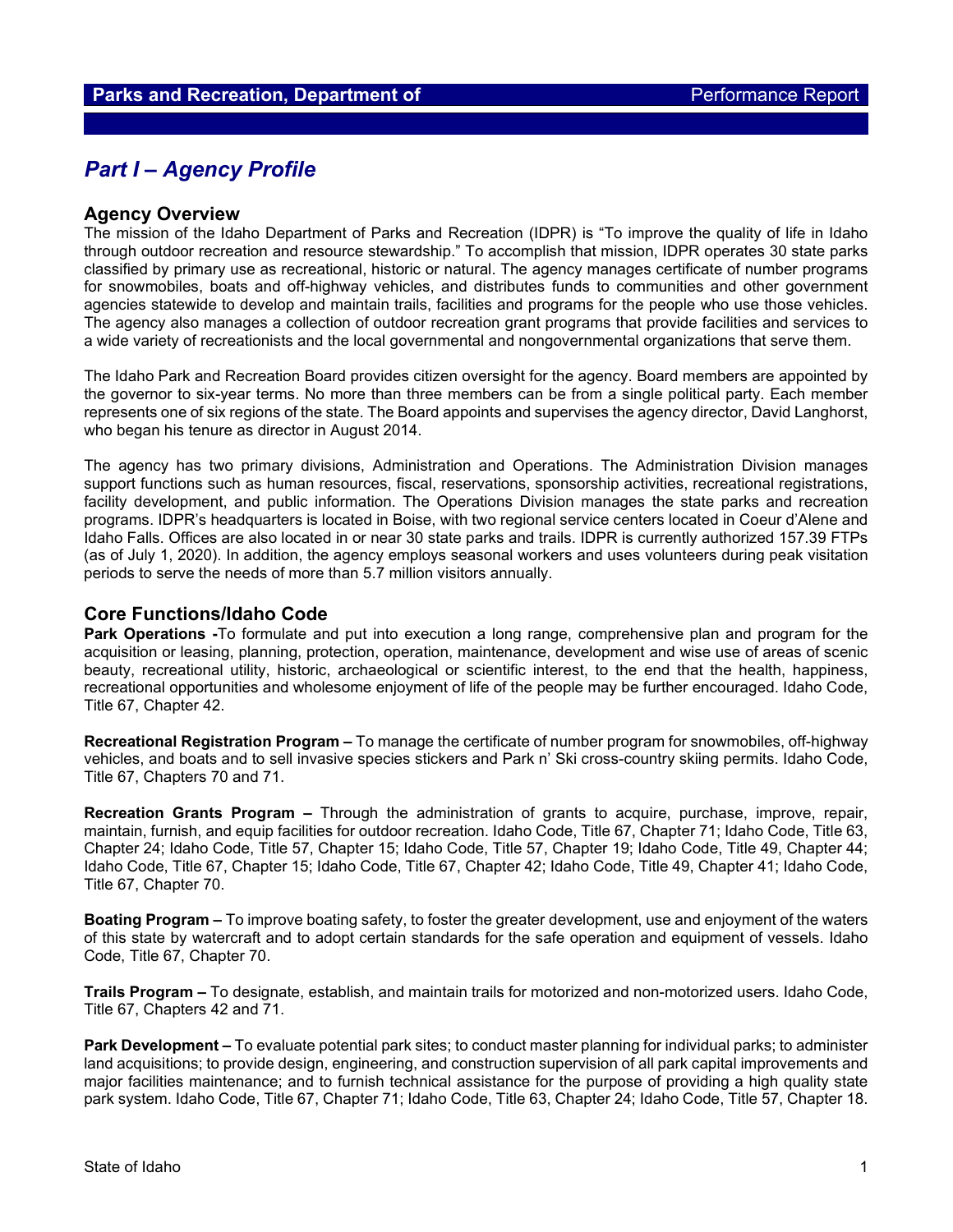### **Revenue and Expenditures**

| <b>Revenue</b>                    | <b>FY 2018</b> | <b>FY 2019</b> | <b>FY 2020</b> | <b>FY 2021</b> |
|-----------------------------------|----------------|----------------|----------------|----------------|
| <b>General Fund</b>               | \$3,774,858    | \$3,462,885    | \$3,720,924    | \$3,466,546    |
| <b>Indirect Cost Recovery</b>     | \$144.110      | \$318,661      | \$354,462      | \$241,957      |
| Parks and Recreation <sup>1</sup> | \$8,874,245    | \$9,645,558    | \$9,404,361    | \$14,422,020   |
| <b>Recreational Fuels</b>         | \$5.436.151    | \$5,688,305    | \$5,779,336    | \$5,913,834    |
| P&R Registration <sup>2</sup>     | \$11,909,209   | \$12,445,423   | \$12,503,998   | \$13,803,790   |
| <b>Federal Grant</b>              | \$3,286,996    | \$3,982,646    | \$4,897,272    | \$5,913,972    |
| Misc. Revenue                     | \$67,470       | \$16,499       | \$15,851       | \$20,196       |
| <b>Public Recreation</b>          | \$2,191,399    | \$2,388,609    | \$2,436,343    | \$2,877,462    |
| P&R Expendable Trust              | \$728,102      | \$892,453      | \$818,757      | \$847,689      |
| Total                             | \$36,412,540   | \$38,841,040   | \$39,931,304   | \$46,802,464   |
| <b>Expenditure</b>                | <b>FY 2018</b> | <b>FY 2019</b> | <b>FY 2020</b> | FY 2021        |
| <b>Personnel Costs</b>            | \$12,097,382   | \$12,197,386   | \$12,650,575   | \$12,446,731   |
| <b>Operating Expenditures</b>     | \$5,959,360    | \$6,364,571    | \$6,189,973    | \$8,364,474    |
| Capital Outlay                    | \$5,551,657    | \$6,948,497    | \$4,873,400    | \$10,433,820   |
| <b>Trustee/Benefit Payments</b>   | \$12,537,584   | \$11,794,013   | \$13,798,977   | \$13,332,845   |
| Total                             | \$36,145,984   | \$37,304,467   | \$37,512,924   | \$44,577,870   |

## **Profile of Cases Managed and/or Key Services Provided**

| <b>Cases Managed and/or</b><br><b>Key Services Provided</b> | <b>FY 2018</b> | <b>FY 2019</b> | <b>FY 2020</b>     | FY 2021                 |
|-------------------------------------------------------------|----------------|----------------|--------------------|-------------------------|
| Snowmobile Registrations                                    | 39.491         | 43.388         | $N/A$ <sup>3</sup> | 45,182 <sup>3</sup>     |
| Motorbike/ATV/UTV Registrations                             | 162,531        | 167,760        | $N/A$ <sup>3</sup> | 167,196 $3$             |
| <b>Boat Registrations</b>                                   | 87,624         | 89.426         | N/A <sup>3</sup>   | 99,779 3                |
| Day Use Visits 4                                            | 5,725,623      | 5,797,306      | 7,023,839          | Incomplete <sup>4</sup> |
| Outdoor Rec. Grant Dollars Distributed 5                    | \$8,273,502    | \$6,770,594    | \$9,197,640        | \$8,583,481             |

Notes:

1. Sum of 0243 and Passport transfers.

2. Sum of 0250 plus RV transfers.

3. Comparable FY 2020 numbers are not available due to the change in computer systems used to process these transactions resulting in partial year's data in two disparate systems. FY 2021 numbers are completely from the new system. We will report on this metric on a fiscal year basis going forward.

4. Day use visits are an estimate based on mechanical counters and staff surveys. Figures reported are for calendar years.

5. Grant distributions are based on actual fiscal year / budget year expenditures.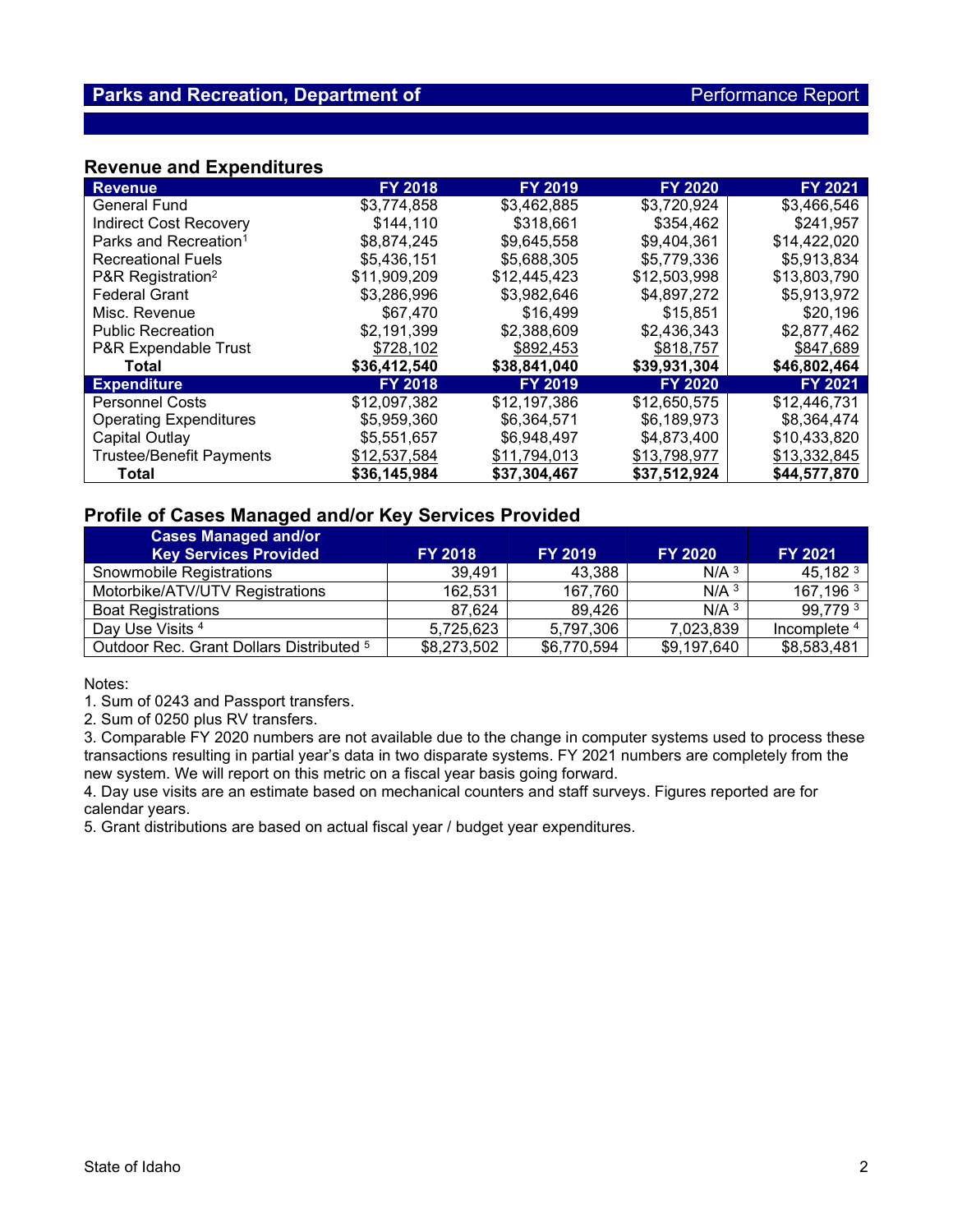# *Part II – Performance Measures*

| <b>Performance Measures</b> |                                                                                                          | <b>CY 2018</b> | <b>CY 2019</b>     | <b>CY 2020</b>     | <b>CY 2021</b>     | <b>CY 2022</b>     |  |  |
|-----------------------------|----------------------------------------------------------------------------------------------------------|----------------|--------------------|--------------------|--------------------|--------------------|--|--|
|                             | <b>Objective 2:</b> Provide improved experiences for park visitors and recreation customers.             |                |                    |                    |                    |                    |  |  |
| 1.                          | Annually increase the<br>number of participants in<br>park and recreation<br>programs by 3%/year.        | actual         | 177,158            | 162,687            | 29,400             |                    |  |  |
|                             |                                                                                                          | target         | >175.000           | >180,000           | >185,000           | <191.000           |  |  |
|                             | <b>Objective 3:</b> Protect and improve access to valuable recreational facilities throughout the state. |                |                    |                    |                    |                    |  |  |
| 2.                          | Maintain at least 2,000<br>miles of multiple use<br>trails annually.                                     | actual         | 1,607              | 1,741              | 1,490              |                    |  |  |
|                             |                                                                                                          | target         | $\geq$ 1.500 miles | $\geq$ 2,000 miles | $\geq$ 2,000 miles | $\geq$ 2,000 miles |  |  |
|                             | Objective 5: Be good stewards of the natural resources, artifacts, and assets entrusted to IDPR.         |                |                    |                    |                    |                    |  |  |
| 3.                          | Maintain or improve<br>overnight customer<br>satisfaction rating of 4.11                                 | actual         | 4.20               | 4.22               | 4.18               |                    |  |  |
|                             |                                                                                                          | target         | $\geq 4.11$        | $\geq 4.11$        | $\geq 4.11$        | $\geq 4.11$        |  |  |

| <b>Performance Measures</b> |                                                                                                  |        | <b>FY 2018</b> | <b>FY 2019</b> | <b>FY 2020</b> | FY 2021      | <b>FY 2022</b> |  |
|-----------------------------|--------------------------------------------------------------------------------------------------|--------|----------------|----------------|----------------|--------------|----------------|--|
|                             | Objective 5: Be good stewards of the natural resources, artifacts, and assets entrusted to IDPR. |        |                |                |                |              |                |  |
| 14.                         | Decrease the total value<br>of maintenance projects.                                             | actual | 10%            | $1.4\%$        | 9.5%           | 15.0%        |                |  |
|                             |                                                                                                  | target | 3%             | 20%            | 20%            | 20%          |                |  |
| 5.                          | Increase park revenue.                                                                           | actual | $3.4\%$        | 6.9%           | $-5.2%$        | 44.6%        |                |  |
|                             |                                                                                                  | target | 3% average     | 3% average     | 3% average     | 3% average   |                |  |
| l6.                         | Raise outside funds.                                                                             | actual | \$90,000       | \$20,300       | \$15,747       | \$17,800     |                |  |
|                             |                                                                                                  | target | $≥$ \$75,000   | $≥$ \$75,000   | $≥$ \$75,000   | $≥$ \$75,000 |                |  |

## **Performance Measure Explanatory Notes**

- Measure 1: CY 2020 adversely impacted the number of program participants due to COVID-19 pandemic.
- Measure 2: Value for miles of trails includes cleared, reconstructed, and newly constructed. CY 2020 adversely impacted by COVID-19 pandemic.
- Measure 4: For the FY 2019 and FY 2020 budget, the agency requested projects totaling 20% of the maintenance needs but did not receive the full requests. The agency did not request projects totaling 20% of the maintenance needs for FY 2021.
- Measure 6: FY 2021 outside funds included \$17,800 in donations to support Idaho Trails.